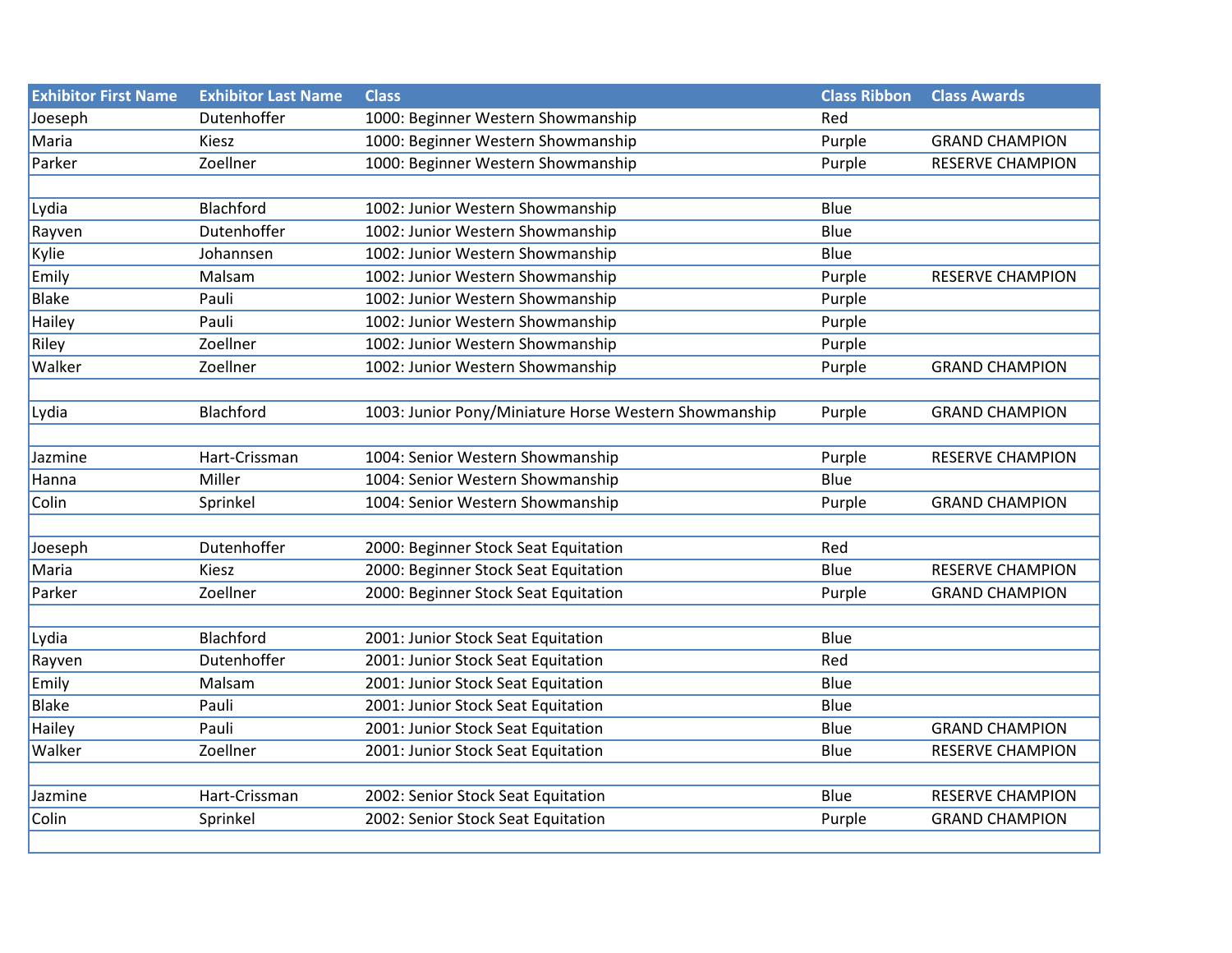| Kylie        | Johannsen     | 2004: Junior Hunt Seat Equitation          | Blue   |                         |
|--------------|---------------|--------------------------------------------|--------|-------------------------|
|              |               |                                            |        |                         |
| Colin        | Sprinkel      | 3001: Senior Reining                       | Purple | <b>GRAND CHAMPION</b>   |
|              |               |                                            |        |                         |
| Lydia        | Blachford     | 3002: Junior Ranch Riding                  | Purple | <b>GRAND CHAMPION</b>   |
| Emily        | Malsam        | 3002: Junior Ranch Riding                  | Blue   |                         |
| Walker       | Zoellner      | 3002: Junior Ranch Riding                  | Purple | <b>RESERVE CHAMPION</b> |
|              |               |                                            |        |                         |
| Colin        | Sprinkel      | 3003: Senior Ranch Riding                  | Purple | <b>GRAND CHAMPION</b>   |
|              |               |                                            |        |                         |
| Lydia        | Blachford     | 3004: Junior Trail                         | Red    |                         |
| Kylie        | Johannsen     | 3004: Junior Trail                         | Red    |                         |
| Emily        | Malsam        | 3004: Junior Trail                         | Purple | <b>GRAND CHAMPION</b>   |
| Riley        | Zoellner      | 3004: Junior Trail                         | Red    |                         |
| Walker       | Zoellner      | 3004: Junior Trail                         | Purple | RESERVE CHAMPION        |
|              |               |                                            |        |                         |
| Jazmine      | Hart-Crissman | 3005: Senior Trail                         | Red    | <b>RESERVE CHAMPION</b> |
| Colin        | Sprinkel      | 3005: Senior Trail                         | Purple | <b>GRAND CHAMPION</b>   |
|              |               |                                            |        |                         |
| Lydia        | Blachford     | 3006: Junior Pleasure Single-Horse Driving | Purple | <b>GRAND CHAMPION</b>   |
|              |               |                                            |        |                         |
| Maria        | Kiesz         | 3010: Beginner Trail                       | Blue   | <b>RESERVE CHAMPION</b> |
| Parker       | Zoellner      | 3010: Beginner Trail                       | Purple | <b>GRAND CHAMPION</b>   |
|              |               |                                            |        |                         |
| Lydia        | Blachford     | 4000: Junior Barrel Racing                 | Red    |                         |
| Abigail      | Holmberg      | 4000: Junior Barrel Racing                 | White  |                         |
| Joeseph      | Dutenhoffer   | 4000: Junior Barrel Racing                 | Red    |                         |
| Rayven       | Dutenhoffer   | 4000: Junior Barrel Racing                 | Red    |                         |
| Kylie        | Johannsen     | 4000: Junior Barrel Racing                 | Red    |                         |
| Emily        | Malsam        | 4000: Junior Barrel Racing                 | White  |                         |
| <b>Blake</b> | Pauli         | 4000: Junior Barrel Racing                 | Blue   |                         |
| Hailey       | Pauli         | 4000: Junior Barrel Racing                 | Purple | <b>GRAND CHAMPION</b>   |
| Parker       | Zoellner      | 4000: Junior Barrel Racing                 | White  |                         |
| Riley        | Zoellner      | 4000: Junior Barrel Racing                 | Blue   | <b>RESERVE CHAMPION</b> |